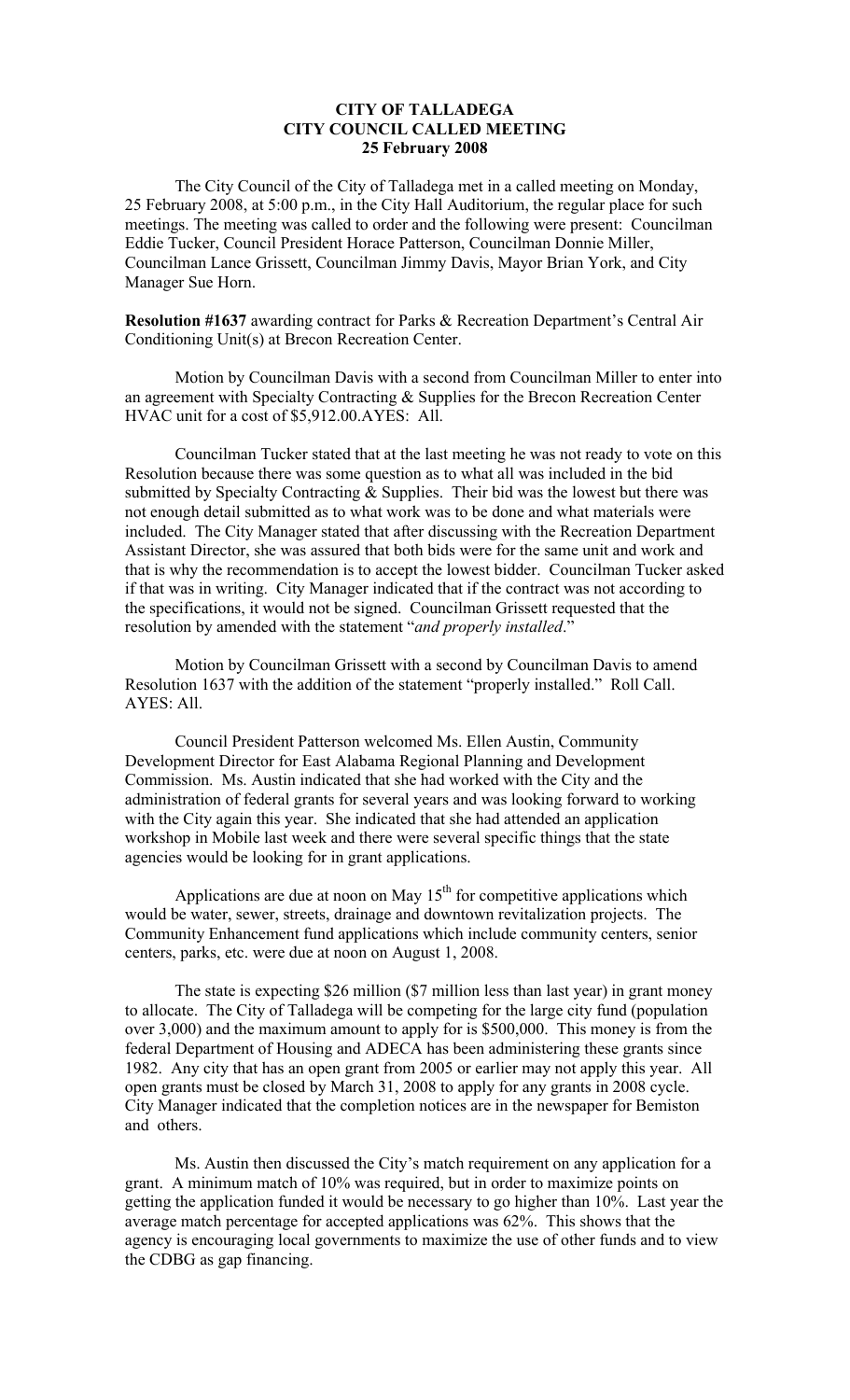The City may only apply for one fund not both, therefore it must be decided if the City will go for a competitive grant or a community enhancement grant. The maximum for a community enhancement grant is \$250,000.

A feasibility study and/or income survey will need to be performed. The threshold for low/middle income population for both categories of grants is 51%. Definition of low/middle income population is \$10,000 for single to \$50,000 for an eight (8) person household.

City Manager asked about in-kind match requirements. Ms. Austin indicated that there is no limit on the match that can be done as in-kind. She did stress that in-kind match often breaks down because deadlines of getting the work done are difficult to meet for a City whose employees are already working on daily operations and other projects.

Councilman Tucker indicated that he had previously budgeted \$250,000 for his district and if a \$250,000 Community Enhancement grant was added to that the Knoxville Community Center would be well on its way. Ms. Austin indicated that to construct a building a substantial City match would be needed. Councilman Tucker stated that the money had previously been budgeted so it should be there, besides if the City goes for a competitive grant for downtown, there is not a low income population downtown.

Councilman Tucker further stated that there was no recreational center in his district. Councilman Davis stated that there was not one in his district either and there was a limit to what the City can spend on recreation. Councilman Grissett indicated that there was an existing facility in Bemiston that was barely usable. The City needed to complete what was started in Bemiston. Councilman Tucker agreed that the Bemiston project needed to be completed, but he had been patient and waited and cooperated with the Council on other worthy projects, but "before I die" I want to get a community center built in Knoxville where there is a large population of low income children. Council President Patterson polled the council for their opinion on which fund to apply for. Councilman Davis indicated community enhancement. Councilman Grissett stated that if a community enhancement grant could not be obtained to finish what was started at Bemiston, then he would favor a community development grant for the City's infrastructure. Councilman Tucker restated his desire for a community enhancement grant.

Ms. Austin indicated to Councilman Grissett that the City could not apply for another grant to finish the Bemiston Center. Councilman Davis asked how do you do a downtown grant so far as showing the income of the population. Ms. Austin said she had never written a downtown grant before, but she would find out what was needed and what had been funded in the past with other cities.

Councilman Miller said he had not decided as to what type of grant he would support. Council President Patterson requested that the council come back with a decision at the next council meeting. Councilman Tucker indicated that all the preliminary work had already been done for the Knoxville Family Life Center so it would be the easiest to quickly finish an application for. Ms. Austin said she would be present at the next council meeting on March 3rd.

Council President Patterson then recognized Ms. Mary Pat Lawrence. Ms. Lawrence addressed the council, stating that she had represented the City for two years and during that time the City was very successful in getting federal funding which included a \$250,000 police technology and for 2008 a \$150,000 drug task force grant. She further stated that a lot of the funding that is available is exactly what Ms. Austin had described, such projects as education and water works. It was just a matter of knowing where that money is, identifying the city's needs, identifying the amounts that are needed, staying familiar with what is available and where the trends are going.

Councilman Tucker stated that Ms. Lawrence's firm had been paid \$60,000 a year and in return had received "how much in grants?". Ms. Lawrence stated that it was \$250,000 the first year and about \$150,000 the second year. Council President Patterson stated that it was a good investment.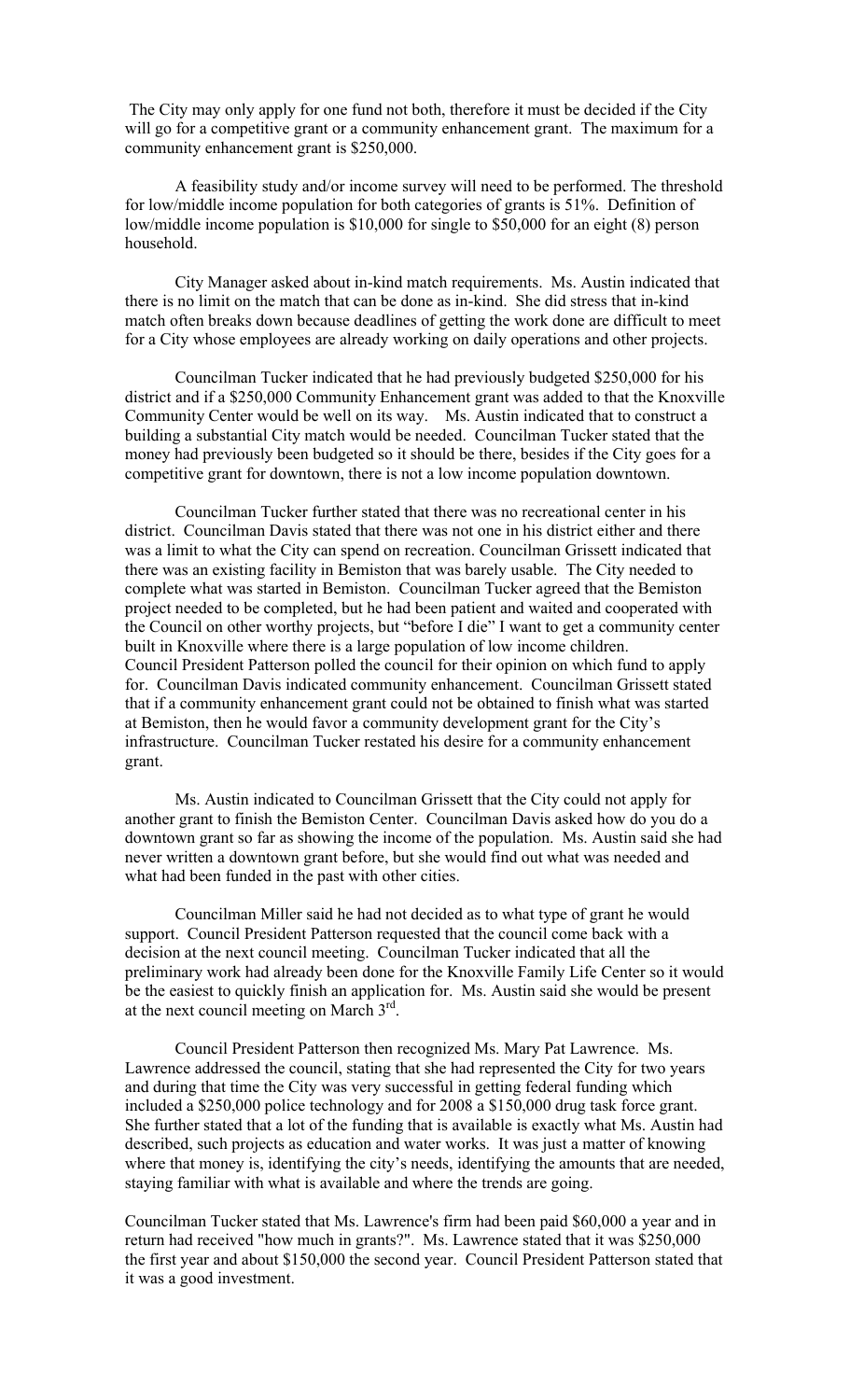Councilman Grissett asked if the \$150,000 for the Drug Task Force would be available in the next few months. Ms. Lawrence indicated it was for the 2008 fiscal year. Councilman Tucker asked Ms. Lawrence if she was responsible for the City getting the money. Ms. Lawrence indicated that she has served as an advisor and accompanied the Mayor to advocate for the City's projects.

Councilman Tucker stated that it was one of the hopes of the Council to find money for the family life center and asked if she would be able to help on it. Ms. Lawrence stated that funding is available for that, if the council decides that is a priority. Also, it depends on what the current delegation is interested in, so she believes it is helpful to have a variety of projects, such as building, transportation, etc. Councilman Davis stated that he felt it was important to have someone in Washington DC to get anything done for the City. Ms. Lawrence continued by saying that she knew the council was too busy to watch what was available for funding in Washington. Councilman Grissett asked if the appropriations were usually earmarked and not competitive. Ms. Lawrence indicated that that was correct.

Councilman Tucker said that sidewalks and drainage projects are not glamorous projects but putting up a building would get more attention and that he felt Congress would be more acceptable to a building than pipes underground. Ms. Lawrence stated that it depends on the members of Congress and that buildings are extremely competitive and difficult to get funding for. Councilman Miller asked if it would be easier to get projects concerning flooding areas in the city neighborhoods. Ms. Lawrence stated that nothing is easy, that appropriation is a long scale project and the unity of the Council is important to the project. This work is a marathon not sprint. Councilman Tucker asked about the cost and Ms. Lawrence indicated that the rate would be the same as when she was with the other firm (Van Scoyc).

There was some discussion on the updated financial numbers provided by the City Manager. The City Manager indicated that some of the projected budget figures are not as much as they were last year – that they were scaled back because revenue had a large shortfall in the last budget. Sales tax and expenditures at this time of year should be at about 40% and most are running true to form. Councilman Miller asked if there was any way to know which licenses had not come in yet. City Manager asked if the Councilman was referring to business license or taxes, as the state audits the taxes. The Manager indicated that the City may go over in the business license on what was budgeted inasmuch as some licenses are bought throughout the year. Councilman Grissett asked about delinquent business licenses and was told by the Manager that after January 31st notification will be sent out as delinquent; another notice in March as to additional penalty and another notice by April 1 the company is doing business without a license and code enforcement would go out to visit any still delinquent.

There was further discussion on the budget percentages and how shortfalls are happening all over the country and not just in Alabama or Talladega. City of Talladega is more sales tax based instead of property tax based and, therefore, will have to continue to tighten our belts. The Manager further stated that all the department heads are to be commended on keeping expenditures down. It was mentioned that the Library fund appropriation needs to show up on the report presented to the Council. Heritage Hall was mentioned in regards to the lack of financial information on the budget report. Manager stated that it needs to be decided if Heritage Hall is to be a component unit or a department of the city. Council President Patterson asked Councilman Davis to bring a recommendation to the council concerning Heritage Hall's status.

Council President Patterson brought up a need in the Police Department for five new police cars and that he had a proposal before him for a lease purchase at a cost of \$115,000 with a cost of \$40,000 the first year. Motion by Councilman Davis with a second from Councilman Grissett to amend the budget by \$40,000. AYES: All.

Council President Patterson asked for an update on the City Manager search by the Mercer Group. Councilman Davis indicated that the search firm has found a number of applications and that the deadline to apply had passed.